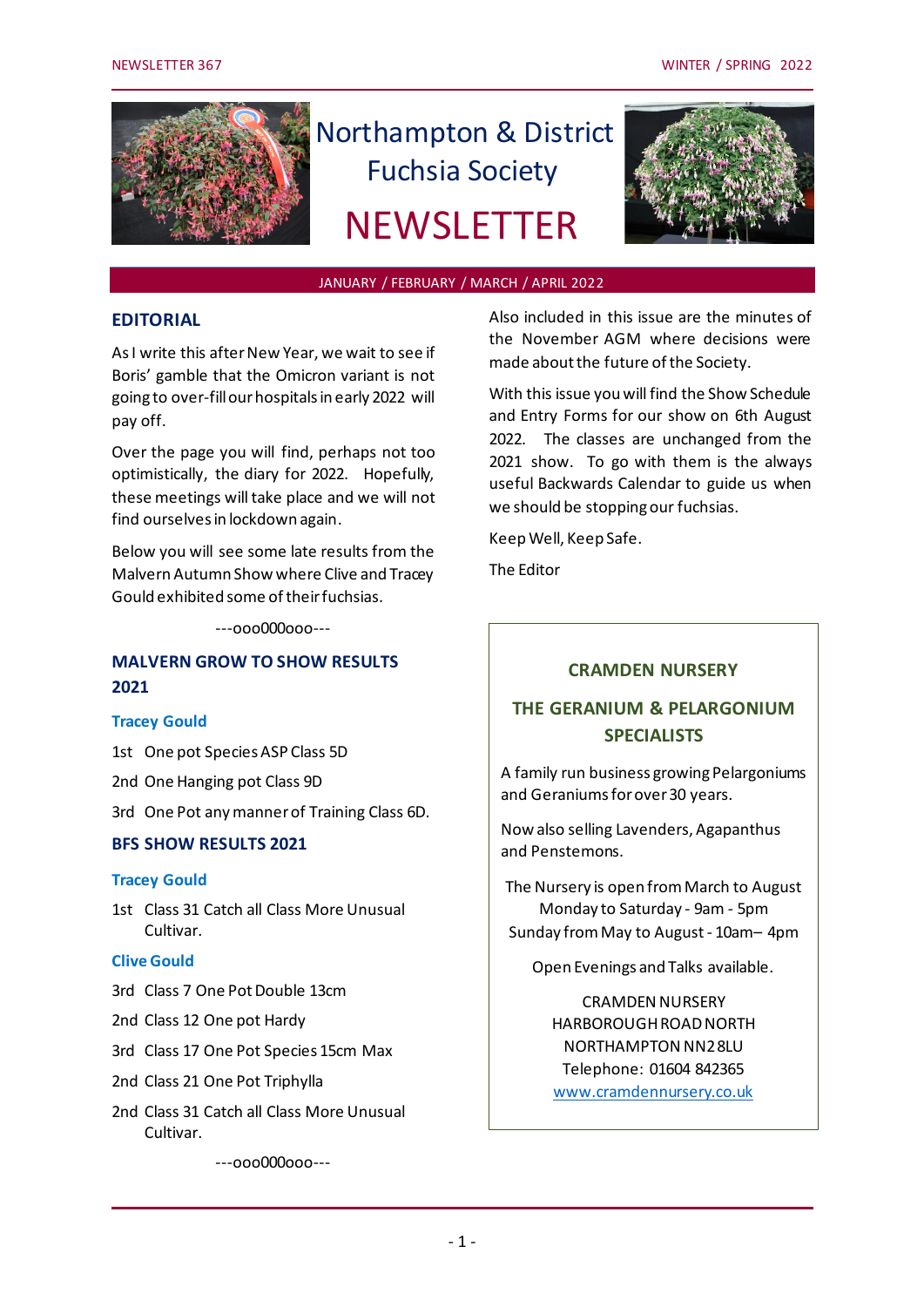# **ROLLING CALENDAR 2022 PROGRAMME OF MEETINGS**

All meetings are held at the Conservative Club, 42 Billing Road, Northampton NN1 5DA commencing at 7.30pm

#### January 18th 2022

Care & Culture: Looking after your plants in Winter

February 1st 2022 Meeting: speaker tba

March 1st 2022 Meeting: speaker tba

March 15th 2022

Care & Culture: Bringing plants out of dormancy; collect your Society plants April 5th 2022 Meeting: speaker tba

April 19th 2022

Care & Culture: Two tables meeting

May 3rd 2022 Meeting: speaker tba

May 17th 2022 Care & Culture: Plant sale

June 7th 2022 Meeting: speaker tba

June 21st 2022 Care & Culture: Feeding, Watering and Growing On

July 5th 2022 Meeting: speaker tba

July 19th 2022 Care & Culture: Preparing your plants for the show; dressing; the dreaded paperwork

September 6th 2022 Welcome New Members; Open Evening; Cut Bloom & Photography Competitions

October 4th 2022 Meeting: Sports Night & Buffet November 1st 2022 Annual General Meeting December 6th 2022 Christmas Party!

---ooo000ooo---

# **ROLLING CALENDAR SOCIETY EVENTS FOR 2022**

Sunday March 6th 2022? Visit to Jacksons and Hawgrip Nursery

Sunday May 8th 2022 Malvern Spring Festival

**SATURDAY 6TH AUGUST 2022 FUCHSIA SHOW ST CRISPIN SOCIAL CLUB NN5 4XD**

Tuesday November 1st 2022 Annual General Meeting Conservative Club

Saturday December 3rd 2022 Christmas Fayre Conservative Club

Tuesday December 6th 2022 Christmas Party Conservative Club

# **JACKSONS NURSERIES**

A good selection of young plants available from March to June.

Self-service greenhouse will be open from March 1st

Closed on Tuesdays

Send a large s.a.e. ( $2 \times 1^{st}$  Class) for list of plants or see [www.rhs.org.uk/Plants/Nursery-Plant-](file:///C:/Users/Peter/Documents/NDFS/www.rhs.org.uk/Plants/Nursery-Plant-List%3fid=600&name=Jackson)[List?id=600&name=Jackson%27s%20Nurseries](file:///C:/Users/Peter/Documents/NDFS/www.rhs.org.uk/Plants/Nursery-Plant-List%3fid=600&name=Jackson)

Selection of our own compost available (replacement for Humber)

A range of other composts and Vitafeeds are also available

Clifton Campville, near Tamworth Staffs B79 0AP 01827 373307

3 miles from Junction 11 M42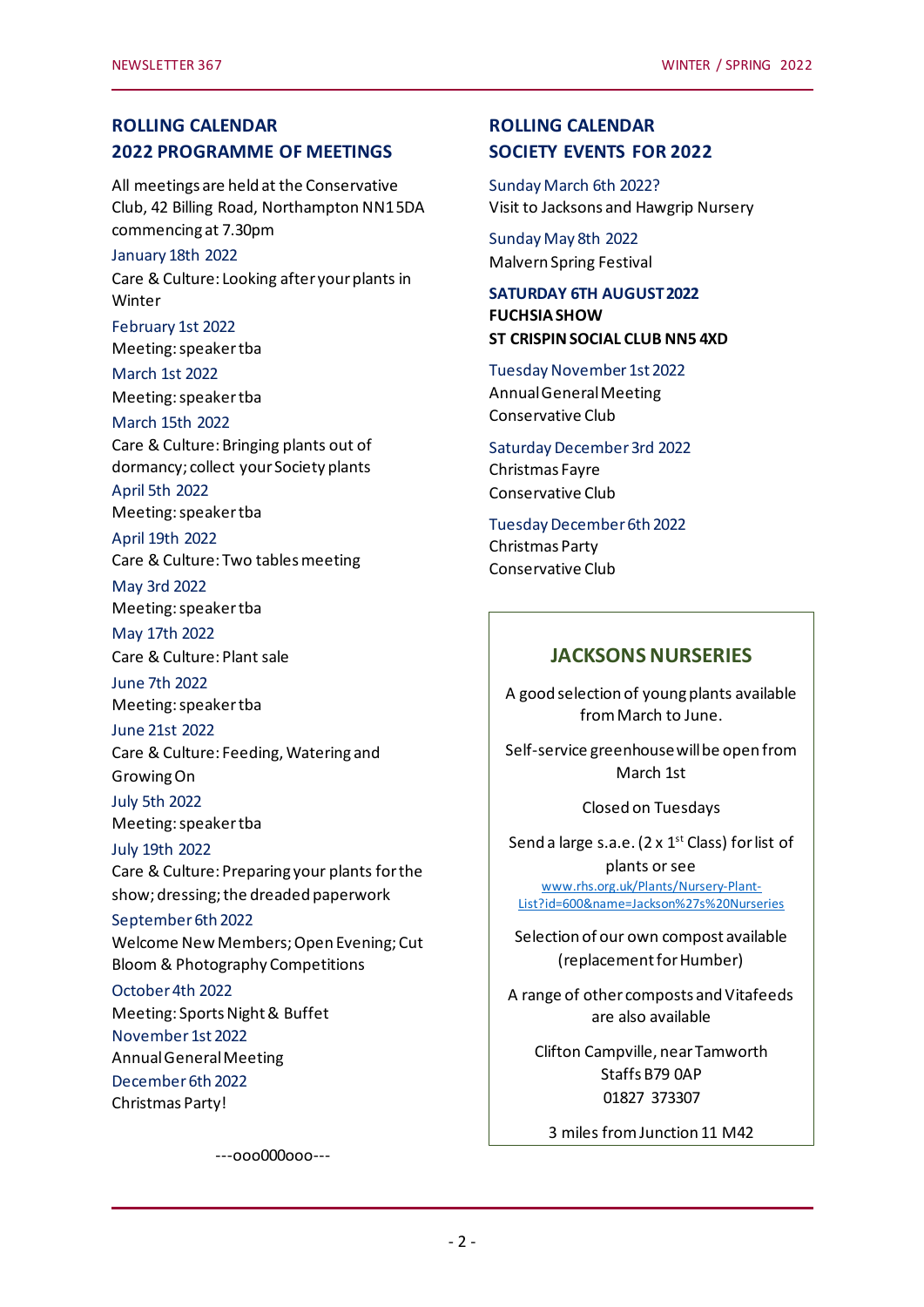## 53rd Annual General Meeting Minutes Date: 2nd November 2021 Conservative Club, Billing Road, Northampton

Present:- Bob and Chris Malin, Marilyn Daniels, Pamela and Peter Pettitt, Tracey and Clive Gould, Dot and Clive Leeke, Wendy Addington, Dave and Carol Jupp, Sam and Mavis Harper

Apologies:- Peter and Maggie Ryder, Janet Julyan, Phil Hunt

Bob Malin opened the meeting

Ladies and Gentlemen,

Welcome to the 53rd AGM of the Northampton and District Fuchsia Society.

The Agenda for the meeting was printed in the September newsletter and the running order is as follows

- 1. Chairman's Address
- 2. Society Officers reports
- 3. Propositions
- 4. The Election of Officers
- 5. The Election of Committee Members
- 6. Appointment of Auditor

## Any other Business

This is where members can have their say and voice their concerns and suggestions regarding the society.

## Chairman's Address

Bob welcomed everyone to the 53<sup>rd</sup> AGM in this, the 54<sup>th</sup> year of the Society.

Due to the strange events caused by the Corona Virus pandemic most of last year abs until July this year all meetings of the Society had to be cancelled.

Just before Christmas last year we sadly lost our Society's president, Ernie Sayers. I'm sure that all members will agree with me that Ernie is greatly missed. Ernie was the last surviving founder member of our Society.

Bob thanks the Society officers and committee members for their contributions during the last two years and also members who help on a regular basis to make our Society run efficiently. Bob hopes that we are now getting back to some sort of normality for the rest of this and the whole of next year and so on.

During the time that the Society's meetings were cancelled, the Society officers and Committee still had many tasks to perform, and Peter Ryder did a great job keeping the membership regularly informed of the situation with emails, post and the excellent newsletter.

Our first meeting this year was on Tuesday 20<sup>th</sup> July when Clive Gould gave a talk "preparing plants for our show" for our show on 7<sup>th</sup> August. Bob said he would say more about the show in his show secretary's report.

Bob said that Marilyn had organised a social evening for members and guests on 5<sup>th</sup> October which went extremely well, especially the excellent buffet.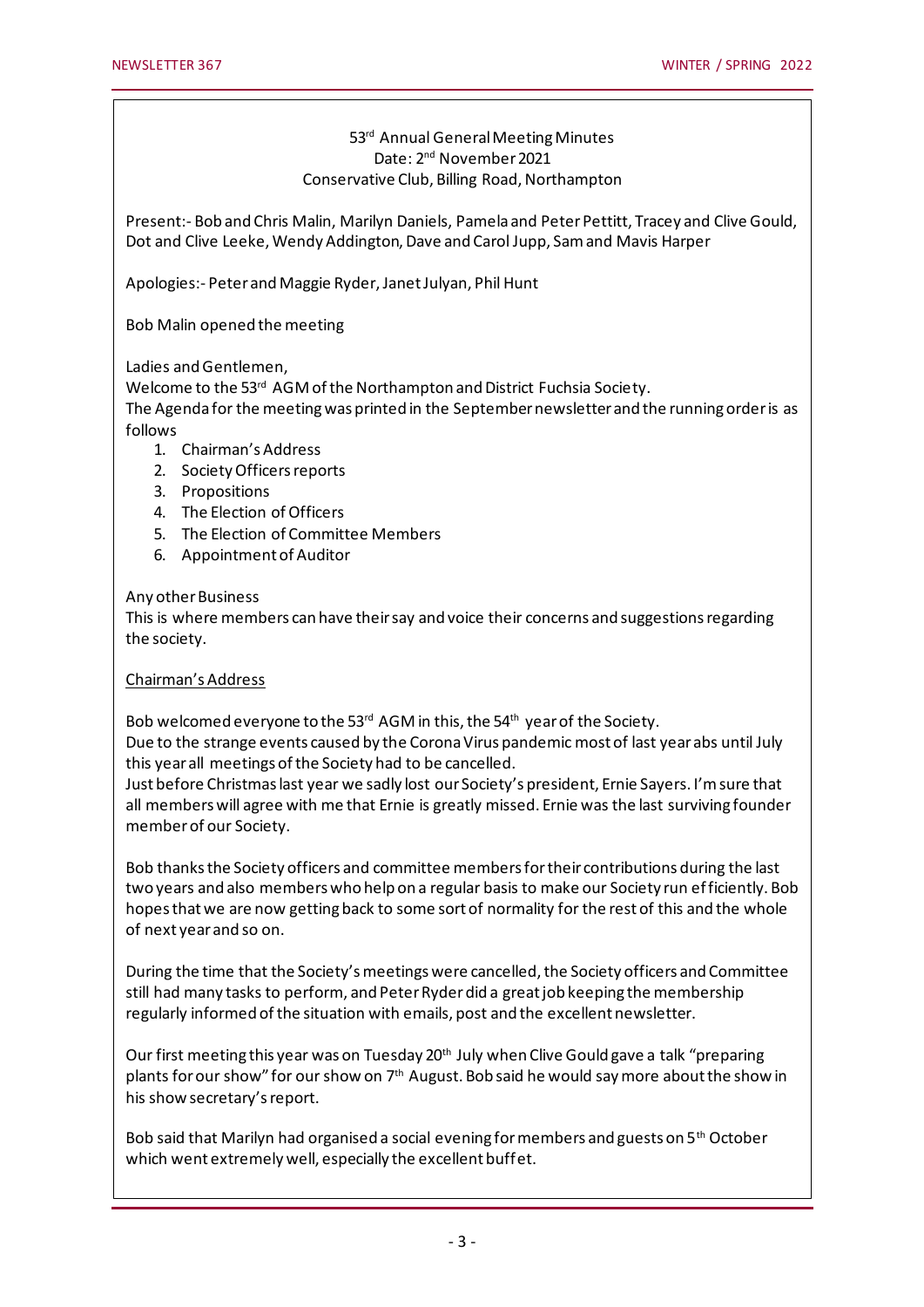Bob advised that the next and final event for our 2021 programme is our annual Christmas party, which is always well attended and very enjoyable, members bring along prizes for the raffle and also bring contributions for the buffet.

Lastly, Bob hoped that we can return to the programme of meetings as published in the last newsletter.

Due to length of time lapsed (due to Covid) incomplete Minutes of 52<sup>nd</sup> AGM were accepted

Matter arising – none.

Correspondence: - none

Secretary/Social Secretary's Report

Marilyn firstly apologised for the incomplete minutes of the 2019 AGM, a mixture of not having the tape (tape machine did not appear to work) and the book of notes since I started writing them.

It has been quite a time for all of us since 2019 but hopefully we are now at a stage where we can start to live with Covid rather than it rule us.

Bob has spoken about and will deal in detail later regarding the show, all I want to say is a big thank you to Tracey for her help with the admin side of the show. I would like to concentrate on the sports night, held here on 5<sup>th</sup> October.

Debbie had the skittles table moved into the Churchill room, the dart board was set up, tables were set for Cribbage – or cards; we had free pool games and a fabulous buffet, paid for by the Society. Unfortunately, we only had 17 people turn up for this so hopefully next year we will attempt the same thing again with more people attending. Those who did attend agreed it was a good night out.

We are not having a Christmas Fayre this year, but our Christmas party will be on December  $7<sup>th</sup>$ , please bring something for the buffet and if you have anything for the raffle, please bring it along on the night.

Next years' main meetings will be in the Newsletter, and they promise to be interesting evenings. Our  $3<sup>rd</sup>$  Tuesday Care and Culture from March till July will, as always, be interesting and informative.

Our annual visit to Jackson's will also be arranged hopefully for 6<sup>th</sup> March, confirmation of this will be made at a future meeting.

Marilyn said that we will (hopefully) include the tombola at the show next year – Covid permitting – so if anyone has any unwanted Christmas/birthday gifts or things that could be used as prizes, she will be pleased to collect them at the meetings and store them until next August.

Finally, if anyone wants a copy of the constitution and rules, Marilyn had a copy here but would email a copy of anyone requested.

Proposed: Tracey Gould Seconded: Dot Leeke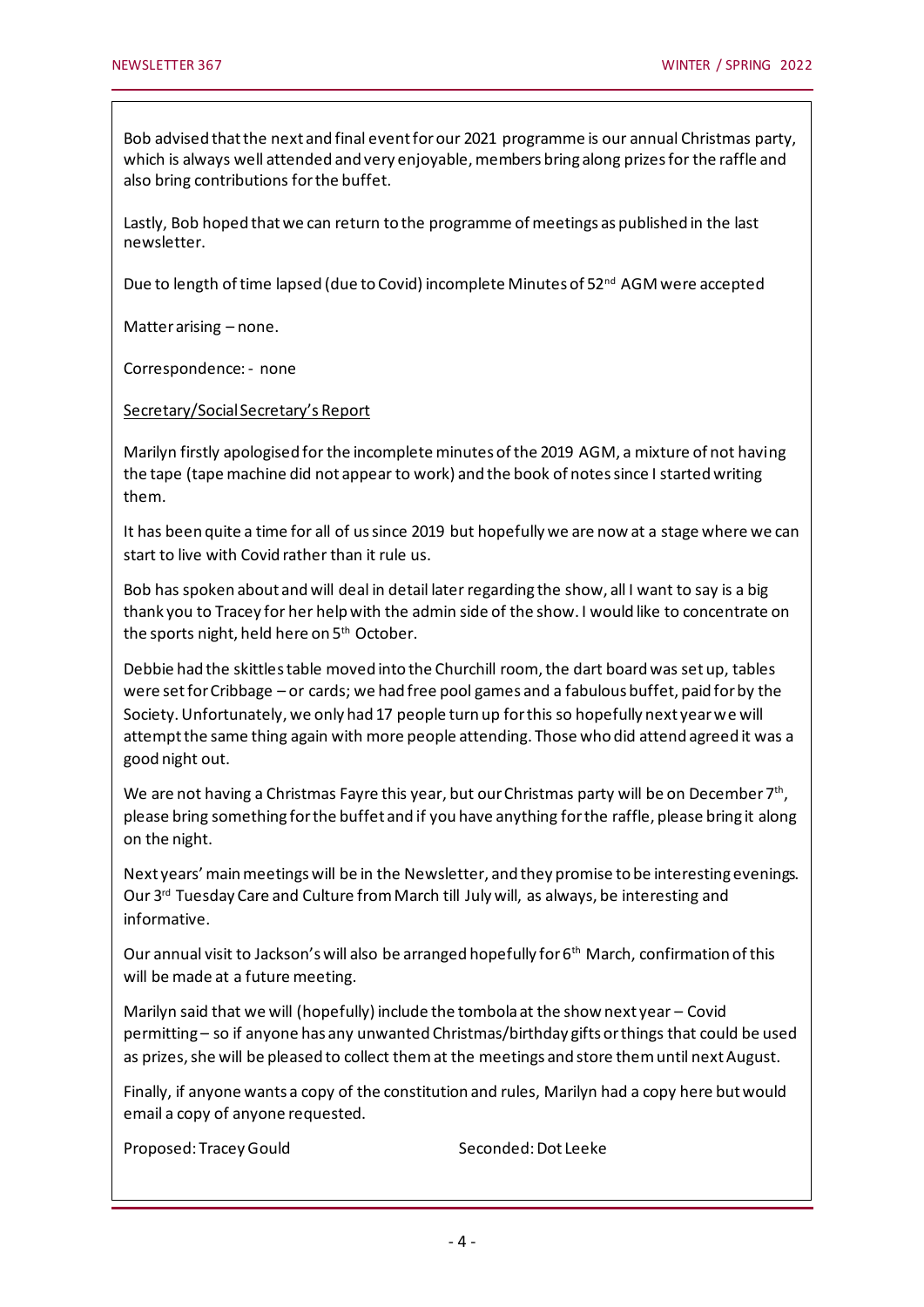#### Treasurer's Report

Although Phil was not at the AGM, he left details with Bob regarding the accounts.

There was very little action in the Fuchsia Society last year apart from the show. The donations were mainly by Chris Woolston selling his show entries

| Income<br>Total      | Meetings (raffle)<br>Donations<br>Plant sale  | £41.00<br>£104.70<br>£11.00<br>£156.70 |
|----------------------|-----------------------------------------------|----------------------------------------|
| Expenditure<br>Total | BFS & insurance<br><b>Newsletters</b><br>Show | £71.00<br>£73.41<br>£365.40<br>£509.81 |
| NET LOSS             |                                               | £353.11                                |

This compares with a profit of £269.02 the previous year with no Show.

Accounts were audited.

Proposed: Peter Pettitt Seconded: Clive Gould

Editor's Report.

No report.

Show Secretary's Report

Bob reported that after a very disappointed 2020 with no show because of Covid, we had a wonderful show this year. The show at St Crispin's Social Club was a great success and well supported by or members.

Members were pleased to be able to grow and display their plants and they certainly did that to great effect. We had a pleasing number of visitors to the show and many were very complimentary about the quality of the plants and exhibits on show.

Johnny Amos who presented the trophies and awards said, in his pre presentation address to the members, how pleased he was to see our Society show maintaining such a high standard after such a difficult year previously.

We had 16 members making 103 entries in 37 classes for the show, which resulted in 119 pots, baskets and exhibits being entered. Although numbers were down on the 2019 show, the quality was wonderful.

Bob said that all things considered we had a great show and he felt very proud of every member who contributed in some way to put this show together. The members with all their help make his job as show secretary a great deal easier and thanks everyone for the effort made.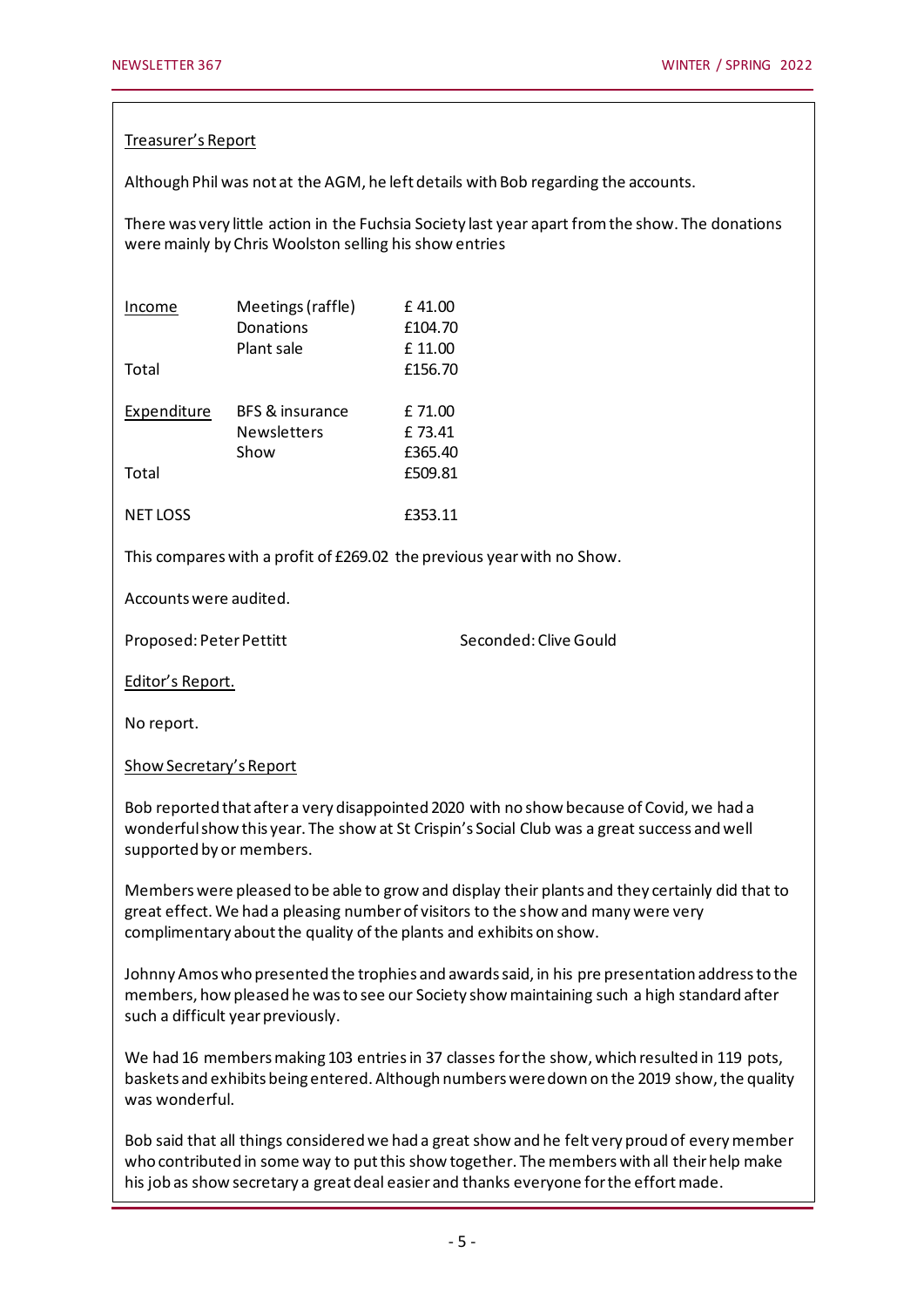| Bob confirmed there would be a show in 2022.                                                                                                                                 |                        |                           |          |  |  |
|------------------------------------------------------------------------------------------------------------------------------------------------------------------------------|------------------------|---------------------------|----------|--|--|
| Proposed: Clive Leeke                                                                                                                                                        |                        | Seconded: David Jupp      |          |  |  |
| Membership Secretary's report.                                                                                                                                               |                        |                           |          |  |  |
|                                                                                                                                                                              |                        |                           |          |  |  |
| Peter confirmed that we have: - 25 paid up members<br>12 still not paid (he will be chasing these in the near future)                                                        |                        |                           |          |  |  |
| 37 members in all                                                                                                                                                            |                        |                           |          |  |  |
| Proposed: David Jupp                                                                                                                                                         |                        | Seconded: Wendy Addington |          |  |  |
| <b>Propositions</b>                                                                                                                                                          |                        |                           |          |  |  |
| None                                                                                                                                                                         |                        |                           |          |  |  |
| Election of Officers                                                                                                                                                         |                        |                           |          |  |  |
| Chairman                                                                                                                                                                     | <b>Bob Malin</b>       |                           | accepted |  |  |
| Vice-chairman                                                                                                                                                                | Peter Ryder            |                           | accepted |  |  |
| Secretary/Social Secretary                                                                                                                                                   | <b>Marilyn Daniels</b> |                           | accepted |  |  |
| Treasurer                                                                                                                                                                    | Phil Hunt              |                           | accepted |  |  |
| Editor                                                                                                                                                                       | Peter Ryder            |                           | accepted |  |  |
| Show Secretary                                                                                                                                                               | <b>Bob Malin</b>       |                           | accepted |  |  |
| Membership Secretary                                                                                                                                                         | Peter Pettitt          |                           | accepted |  |  |
| <b>Election of Committee</b>                                                                                                                                                 |                        |                           |          |  |  |
| Dot Leeke                                                                                                                                                                    |                        |                           | accepted |  |  |
| Wendy Addington                                                                                                                                                              |                        |                           | accepted |  |  |
| <b>Tracey Gould</b>                                                                                                                                                          |                        |                           | accepted |  |  |
| Clive Gould                                                                                                                                                                  |                        |                           | accepted |  |  |
| Appointment of Auditors - appointed as before, Pam Osbourne.                                                                                                                 |                        |                           |          |  |  |
| <b>Any Other Business</b>                                                                                                                                                    |                        |                           |          |  |  |
| No AOB but Bob stated that                                                                                                                                                   |                        |                           |          |  |  |
| Website has now been updated                                                                                                                                                 |                        |                           |          |  |  |
|                                                                                                                                                                              |                        |                           |          |  |  |
| AGM brought to a close.                                                                                                                                                      |                        |                           |          |  |  |
| IF ANYONE HAS ANY MATTERS ARISING FROM THESE MINUTES, PLEASE CONTACT<br>MARILYN DANIELS BY EMAIL, POST OR AT THE MEETINGS SO NOTES CAN BE MADE AND<br>KEPT FOR THE 2022 AGM. |                        |                           |          |  |  |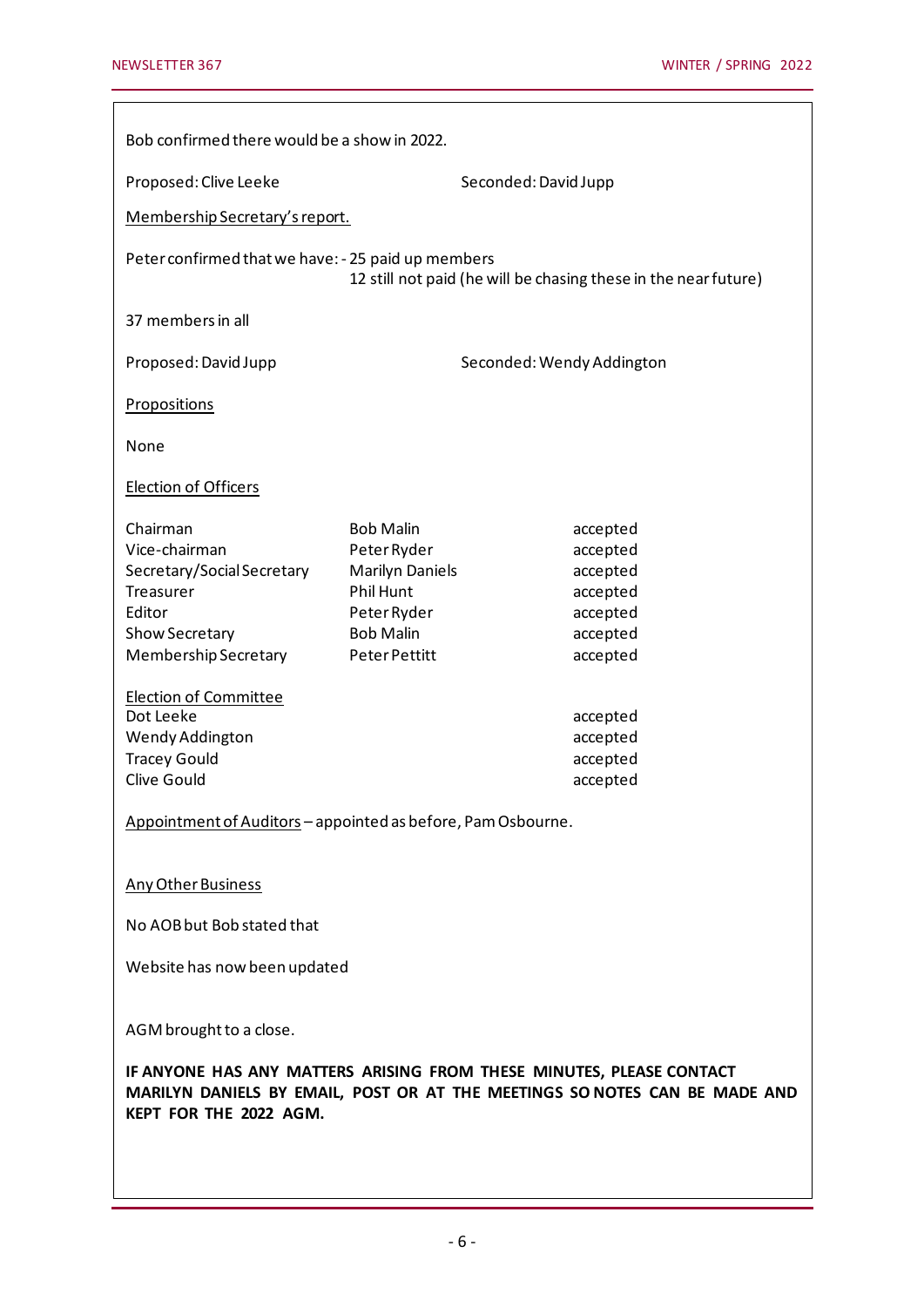# **GROWING YOUR FUCHSIAS January/February/March/April**

It is **January** and the shortest day is well behind us and we will soon be noticing the change in light conditions. We are at the beginning of another 'fuchsia' year. January is not the most active month of the year for the fuchsia grower but there are some important tasks to be carried out.

We must regularly check our over-wintering plants as they are always prone to attacks of *botrytis* (grey mould) so it is vital to keep air circulating around the plants by opening the vents in the greenhouse and by use of a fan. Check also for correct moisture levels; a moisture meter is handy for this job if you have one. Water if necessary but do this early in the day so as to give any excess water a chance to dry off before putting them away again in the evening.

Plants that are being over-wintered in sheds, garages or cold frames should also be looked at, taking the opportunity on a good day (bright, dry and reasonably warm) to bring your plants out into the open air. Check them over for any problems but make sure they go back into their winter quarters before the evening chill sets in.

**Late February,** depending on weather conditions can be the time for the *wake up* process to begin. Spray the woody stems of your plants with very warm water; this will soften the wood and encourage the new buds to appear. Do this spraying frequently but again always allow enough time for surplus water to dry off before evening time. Cuttings material may now be available from plants that have had that extra little bit of heat; always take the best cuttings available and give a little bottom heat if possible; your cuttings should root in 3-4 weeks.

This is a good time to plan and prepare for a hardy fuchsia bed; dig the selected area well and incorporate some good garden compost or peat, or even farmyard manure if available; a wellprepared fuchsia bed should last for many years.

Many of the specialist fuchsia nurseries open their doors for business on  $1<sup>st</sup>$  February so why not order a few catalogues and be prepared to visit one or two and obtain a few different cultivars; give the species a try!

By **Early March,** depending on how your plants have been over-wintered, you may now be seeing new pink buds or shoots appearing from the woody stems. Those with a heated greenhouse may possibly have shoots big enough for cuttings but if you have a cold greenhouse, or your plants have been overwintered in a shed or garage, then your plants may be in the pink bud stage.

Some cultivars are quicker to break into bud than others. It may still be a few weeks before you see any sign of new growth on some of your plants. Triphyllas like Thalia and Insulinde are very slow to break if they have been allowed to go into dormancy. These types are much better kept 'ticking over' in green leaf throughout the winter months if possible.

Spraying the woody framework of your plants with fairly warm water softens the stems and encourages the new growth to break but only do this on suitable days; it is best done about 10 o'clock in the morning so that any surplus moisture has dried off by evening time. Excess moisture can cause botrytis to set in.

By the **End of March** many of your plants may have shoots on them suitable to be taken as cuttings. Before taking cuttings make sure that the plants from which they will be taken have been well watered, preferably 24 hours previously if possible; the cuttings will then be in a turgid state (fully charged with water).

Prepare your cuttings compost beforehand; a mixture of 75% peat and 25% sand with perhaps some added Perlite or Vermiculite is ideal. The sand should be washed river sand, not the very fine builders' type. Your cuttings need only be what we call 'tip cuttings' which are just the growing tip plus one pair of leaves. A 3-inch pot of compost is plenty big enough to accept 6 or 7 cuttings; they need only to be pushed lightly into the compost then given a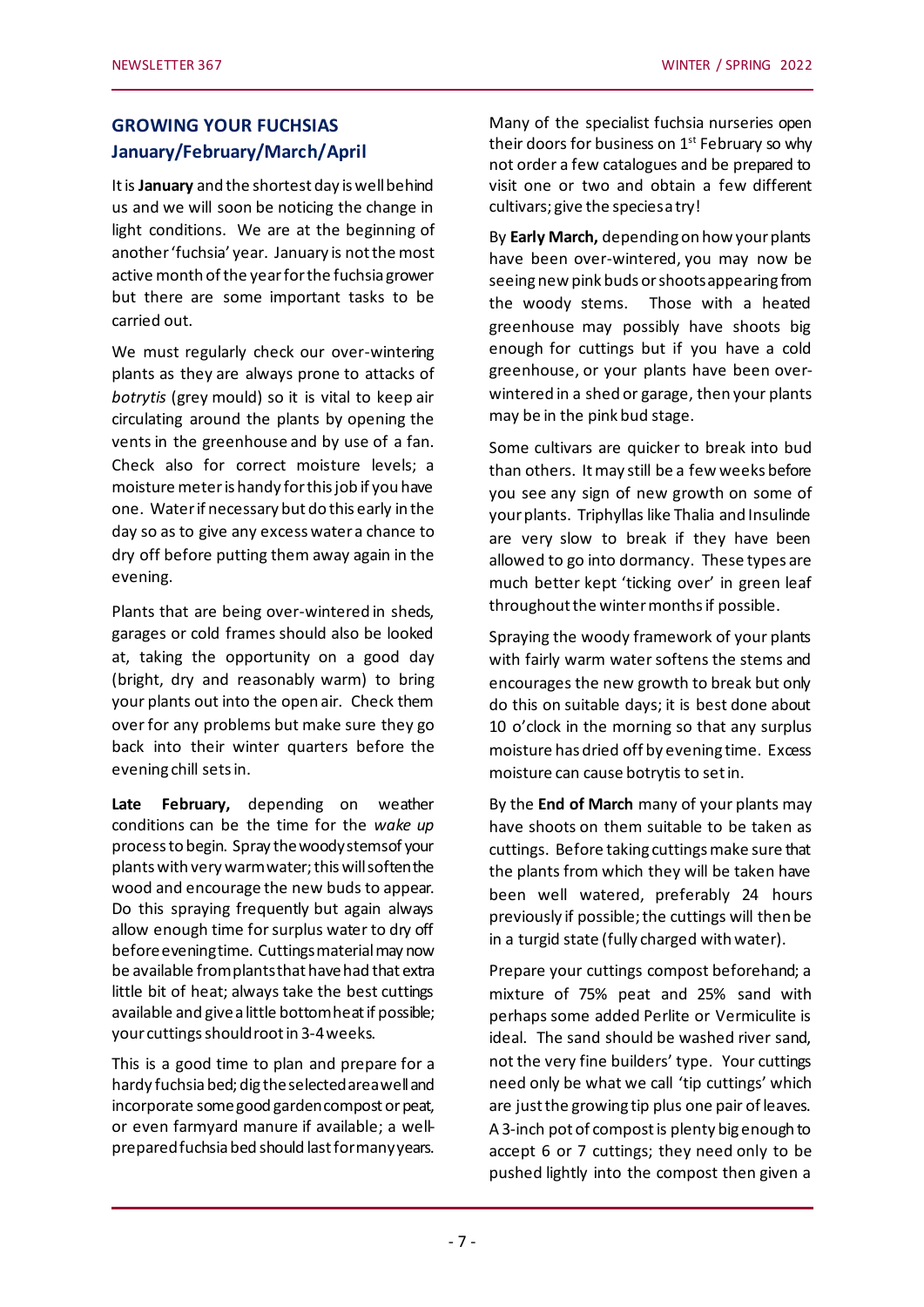light overhead spray to settle the compost and to just moisten the leaves. They must then be covered to conserve the moisture level until rooting takes place. The small sandwich bags are ideal for the job. If they can then be placed in a propagator with some bottom heat then all the better but the kitchen window sill will suffice (given the permission to do so!); rooting will take longer, of course, but it should still happen.

In **April,** once you know that your plants have over-wintered successfully and new roots are beginning to show, it is time to 'pot back'. Not all growers do this but it can be beneficial to the plants and gives them a kick start to the season. It involves removing as much of the dead root and old compost as possible; you will normally find that you can then fit the remaining root ball into a pot some two sizes smaller, e.g., from a 7" to a 5" or 5" to a 3". New compost is then added and lightly watered in. As the plant grows and forms new roots they are then 'potted on' one size at a time.

Do not forget to visit our local nurseries. They all have good quality plants for sale. Give the Triphyllas or Species a try this year. Wishing you **good growing** in the New Year!

---ooo000ooo---

## **RAIN**

It rained and it rained and rained and rained The average fall was well maintained And when the tracks were simply bogs It started raining cats and dogs.

After a drought of half an hour We had a most refreshing shower And then the most curious thing of all A gentle rain began to fall.

Next day was also fairly dry Save for the deluge from the sky Which wetted the party to the skin And after that the rain set in.

*By Anon, on a postcard published by the Yorkshire Dales National Park Authority.*

#### **CHRISTMAS PARTY 2021**

The Christmas Party went well, although we had slightly less members this year, the weather forecast may have had a part to play in this.

The buffet as usual was excellent and was thoroughly enjoyed.

Marilyn and her brother David did "Play your cards right" and were great, covering for Peter Pettitt.

Phil as usual provided a very good quiz which tested the old grey matter, this was won by Clive and Dot.

We had 36 prizes for the Grand Draw, one of which was a handmade quarter scale wheelbarrow planter, made by Dave Jupp.

In all a very enjoyable evening, and the weather after all wasn't bad.

---ooo000ooo---

## **NENE VALLEY ORGAN & KEYBOARD CLUB**

For over 35 years NVOKC have been producing electronic organ and keyboard shows to the public on the 3rd Monday of the month.

Top international artistes are presented, performing a wide range of music on state of the art instruments.

A NVOKC show is a superb evening for all in the comfortable surroundings of the Plough Hotel, Northampton NN1 1PF

Come along and join us one Monday.

Doors open at 7.15pm. Start 8.00pm. Finish 10.30pm.

For any further information call Matthew Bason 01933 420130